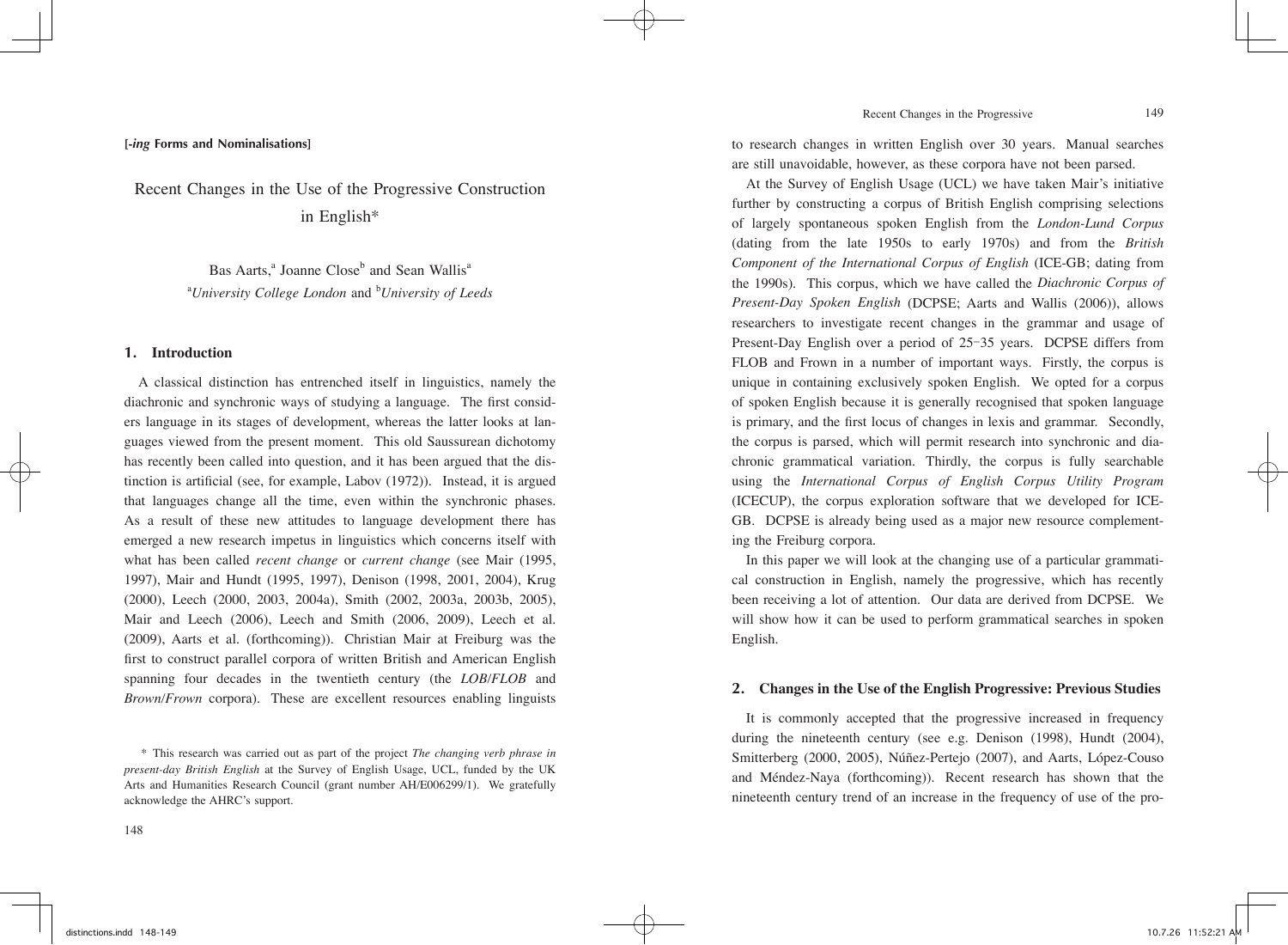gressive has persisted into the twentieth century. Hundt (2004) uses Mossé's (1938) M-coefficient, which normalises the frequency of the progressive to occurrences per 100,000 words, to track the frequency of the progressive from 1650 to 1990 in ARCHER (*A Representative Corpus of Historical English Registers*).<sup>1</sup> Her results indicate a rise in the frequency of the progressive in the twentieth century (the lower line in Figure 1).



# Figure 1: Evidence for the Rise of the Progressive in Modern British English Writing

Kranich (2008) investigates the progressive using ARCHER-2. Like Hundt, her results indicate a continued increase in the frequency of the progressive in the 20th century, as shown in the upper line in Figure 1 (Kranich  $(2008: 178)$ ).<sup>2</sup> However, what is not clear is whether the rise

<sup>1</sup> ARCHER consists of written British and American English across a range of genres dating between 1650 and 1990. It was first constructed by Douglas Biber and Edward Finegan in the 1990s, and the latest release, ARCHER 3.1, was completed in 2006.

that is observed is due to a shift toward the progressive within a set of alternative verbal constructions.

Mair and Leech (2006: 323) investigate the increased use of the progressive using the Brown quartet of corpora. These are four matching corpora of one million words each from 1961 and 1991/92. Table 1 shows that for Press subcorpora in British English the use of the progressive seems to be advancing more quickly than in American English. British English has a higher frequency of progressives than American English in 1961 and the use of the progressive increases by a larger percentage between 1961 and 1991/92.

| <b>Press</b>                   | 1961  |     | 1991/92 $\%$ rise from 1961 |
|--------------------------------|-------|-----|-----------------------------|
| British English (LOB/FLOB)     | 606   | 716 | $+18.2\%$                   |
| American English (Brown/Frown) | - 593 | 663 | $+11.8\%$                   |

Table 1: Progressive Forms in the Press Sections (A-C) of Four Equal Size Reference Corpora (LOB, FLOB, Brown and Frown). From Mair and Leech  $(2006: 323)^3$ 

Overall this research points to an increased use of the progressive in Present-Day English, a trend that has continued from the nineteenth century.<sup>4</sup>

Our aim in this paper is to contribute to work on the progressive by investigating the construction systematically in spoken English, using the *Diachronic Corpus of Present-Day Spoken English*.

<sup>3</sup> Press reportage consists of 44 texts, editorials 27 texts, and reviews 17 texts.

 $<sup>2</sup>$  The upper line in Figure 1 shows absolute frequencies rather than M-coefficients,</sup> but Kranich asserts that, aside from the first half-century, the number of words per halfcentury do not differ greatly.

<sup>&</sup>lt;sup>4</sup> Mair and Leech (2006) claim that this trend is statistically significant. It is certainly large, but the data presented does not allow us to meaningfully draw this conclusion. Significance must be considered in relation to a choice between alternate forms. See section 3 for discussion.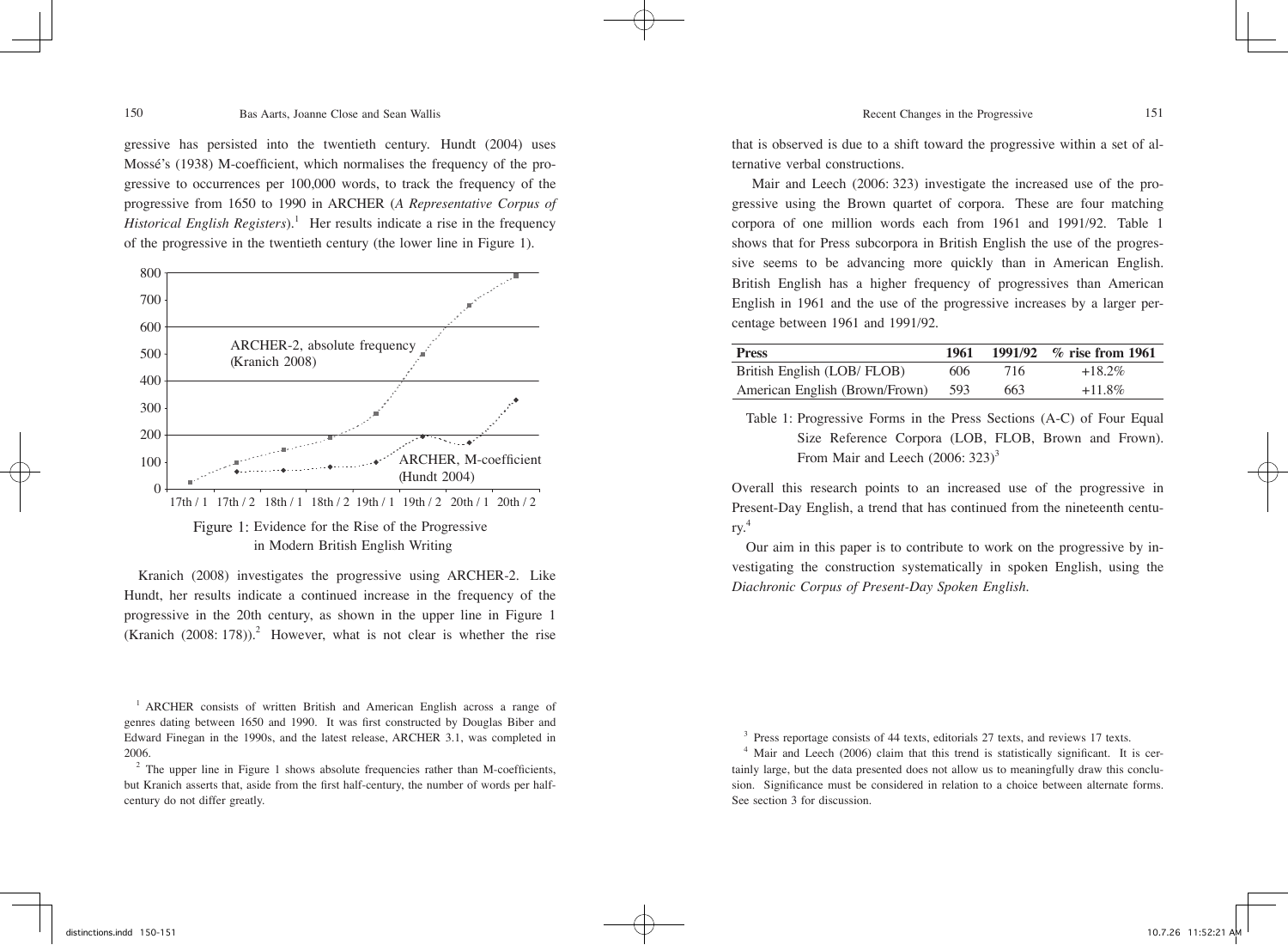# **3. Exploring DCPSE to Research the Use of the English Progressive**

DCPSE allows us to monitor the use of the English progressive in spoken English over a number of decades. Before showing how this can be done we will introduce a few general features of the corpus, and discuss more precisely how the relative frequency of the progressive should be defined.

## **3.1. The Diachronic Corpus of Present-Day Spoken English**

DCPSE was released by the Survey of English Usage (SEU) in 2006. It contains 400,000 words of 1960s spoken material from the *London-Lund Corpus* (LLC), and 400,000 words of 1990s spoken material from ICE-GB in matching text categories.<sup>5</sup> DCPSE includes a wide range of spoken English, such as face-to-face conversations, telephone conversations, various types of discussions and debates, legal cross-examinations, business transactions, speeches and interviews. Much of DCPSE is spontaneous, which is important because changes in English propagate themselves in the first instance through spontaneous discourse. It is possible for researchers to listen to the spoken material. As in the previously released ICE-GB, every sentence in DCPSE is syntactically annotated with a phrase structure tree diagram, like the one shown in Figure 2 below.

PU main intr ingp  $CL$  SU NP NPHD PRON  $W$ 're getting there pers plu VB ingp prog encl  $VP$  | OP prog pres encl AUX MVB intr ingp V A ge AVP | |AVHD | ADV ge

Figure 2: The Tree Diagram for *We're getting there* from DCPSE. The structure of the sentence is visualised from left-to-right, rather than from top-to-bottom, as is conventionally the case. $<sup>6</sup>$ </sup>

In this tree diagram each lexical item, phrase and clause is associated with a node which contains function information (top left), form information (top right), as well as features (bottom portion). Using this architecture DCPSE can be searched with the corpus exploration software ICECUP, developed at the SEU. This software enables linguists to search for lexical items and grammatical patterns. ICECUP supports *Fuzzy Tree Fragment* (FTF) queries which allow users to construct approximate (hence 'fuzzy') models of tree structures to retrieve matching cases in the corpus. Figure 3 shows an example of an FTF which retrieves all instances of a VP immediately followed by a direct object (OD).

<sup>5</sup> The LLC is the spoken part of the *Survey of English Usage Corpus*, founded by Randolph Quirk in 1959. It contains 510,576 words of 1960s spoken English, is prosodically annotated, and has been used—and continues to be used—by many scholars for their research. ICE-GB is composed of both spoken and written material from the 1990s. It contains textual markup, and is fully grammatically annotated.

<sup>6</sup> Gloss (features are in italics): PU=parse unit, CL=clause, *main=*main*, intr*= intransitive; *ingp*=*ing* participle; SU=subject, NP=noun phrase, NPHD=NP head, PRON=pronoun, *pers*=personal, *plu*=plural; VB=verbal, VP=verb phrase, OP=operator; AUX=auxiliary; MVB=main verb, V=verb, *prog*=progressive; *encl*=enclitic; *pres*=present; A=adjunct; AVP=adverb phrase; AVHD=adverb phrase head; ADV=adverb; *ge*=general.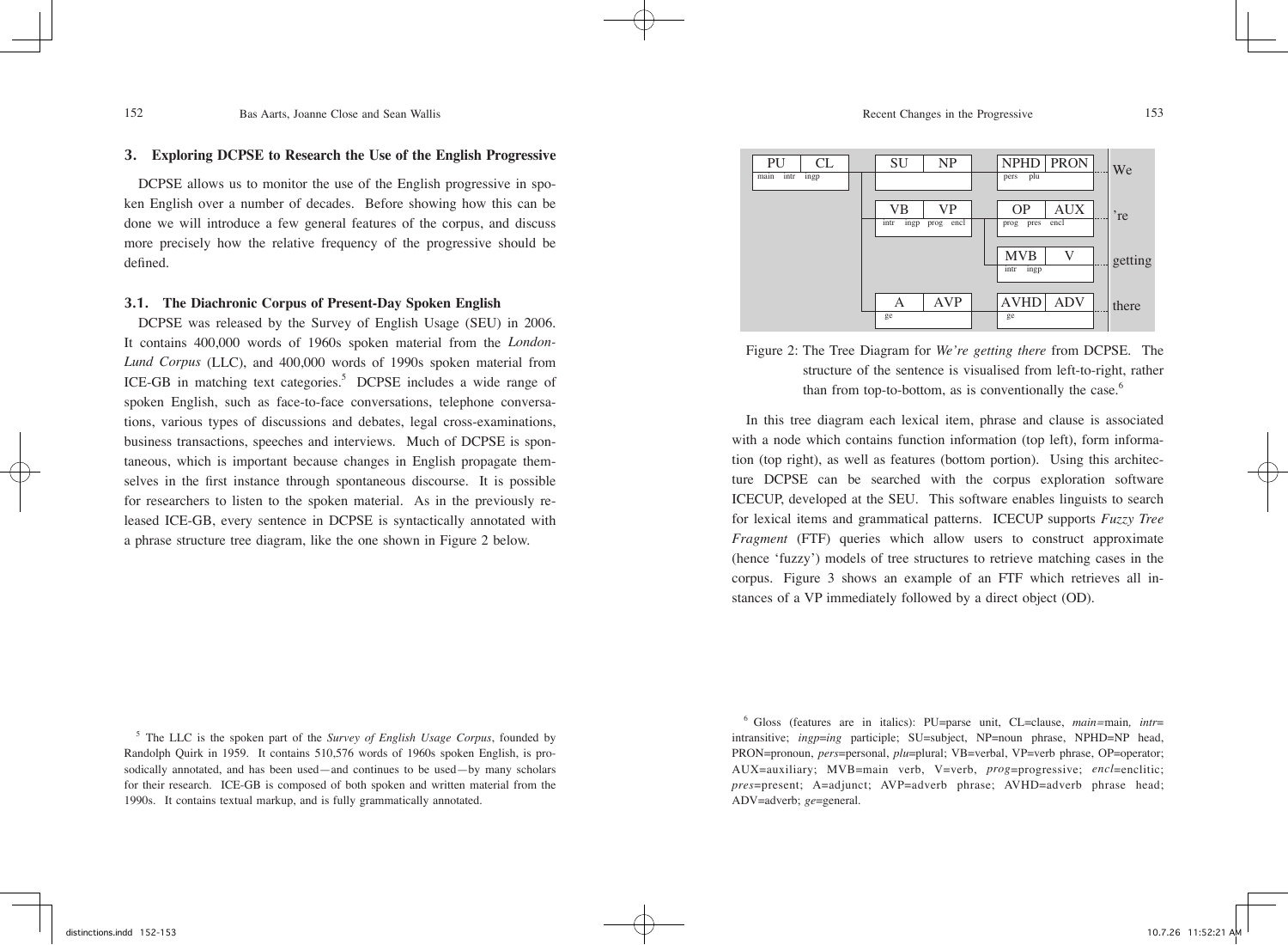

Figure 3: An FTF for a VP Followed by a Direct Object, Created with **ICECUP** 

This brief overview describes only a small amount of the rich functionality of ICECUP: it offers an enormous range of search options, which space limitations do not allow us to describe in detail. DCPSE is an unparalleled resource for linguists interested in short-term changes in spoken English, and is already being used by doctoral students, scholars and research groups.<sup>7</sup>

### **3.2. Investigating How the Use of the Progressive Varies**

There are a number of ways in which the frequency of the progressive can be calculated in a diachronic study such as this one. A variationist study of the progressive would measure its frequency of use against the frequency of any grammatical variants. The obvious variant for the progressive is, of course, the simple form, although it is clear that the progressive cannot replace any verb phrase in the simple form.

In corpus studies like those by Nehls (1988) and Smith (2002), the progressive is calculated per 100,000 words (using the 'M-coefficient' (Mossé (1938)). Calculating the frequency of the progressive in this way is simple, but it has a major flaw: it does not take into account the possibility that the number of verb phrases per 100,000 words may not be sta-

ble diachronically. Nor does it guarantee that the *opportunity* for a progressive to be used is uniform, i.e. as compared to a baseline of 'progressives plus alternate variants,' as noted in Wallis (2003). We need to treat the graph in Figure 1 with some caution because it shows the variation of the total number of progressives in each sample. Strictly speaking, in these studies, we do not know whether the total number increases over the time period because (a) there are actually more progressives as a proportion of all alternate forms, or (b) there are simply more circumstances where progressives could be used.

Smitterberg (2005) discusses this issue and a range of others in his study of the progressive in nineteenth century English, and he compares the frequency of progressive use using the M-coefficient and his own 'S-coefficient.' This S-coefficient is a formula which calculates the number of finite progressives as a proportion of finite verb phrases (excluding the *be going to* future and what he refers to as 'knock-out' factors, i.e. contexts where the progressive cannot appear; see below).

Smitterberg demonstrates how the chosen methodology affects the results: the S-coefficient shows that the progressive has increased by 81% between periods 1 and 3 (1800-1900), whereas using the M-coefficient puts the increase at 71% (Smitterberg (2005: 62)). The difference between these percentage figures means that in this particular dataset, the opportunity to use the progressive (measured as the number of finite verb phrases, excluding 'knock out' cases) has actually fallen over time, and the S-coefficient can be defended as a more precise measure. Smitterberg also found that if the M-coefficient is used, the progressive is most common in Drama, followed by Letters, Trials, Fiction, History, Debates and Science; but if the S-coefficient is used, the progressive is more common in Letters than in Drama, and more frequent in History than in Fiction (Smitterberg (2005: 77-78)). In conclusion, simple normalised frequencies are potentially misleading, particularly in the case of differing genres (where the opportunity of progressives being used may indeed vary) and small samples (see also Nelson et al. (2002: 260)).

Smitterberg (2005: 46) lists a number of 'knock-out factors' in calculating the progressive. These include 'demonstrations' (*I take this hat*), per-

<sup>7</sup> For more details on ICE-GB, DCPSE and ICECUP, see Aarts, Nelson and Wallis (1998), Nelson et al*.* (2002), Aarts and Wallis (2006), as well as www.ucl.ac.uk/englishusage/projects/dcpse/research.htm.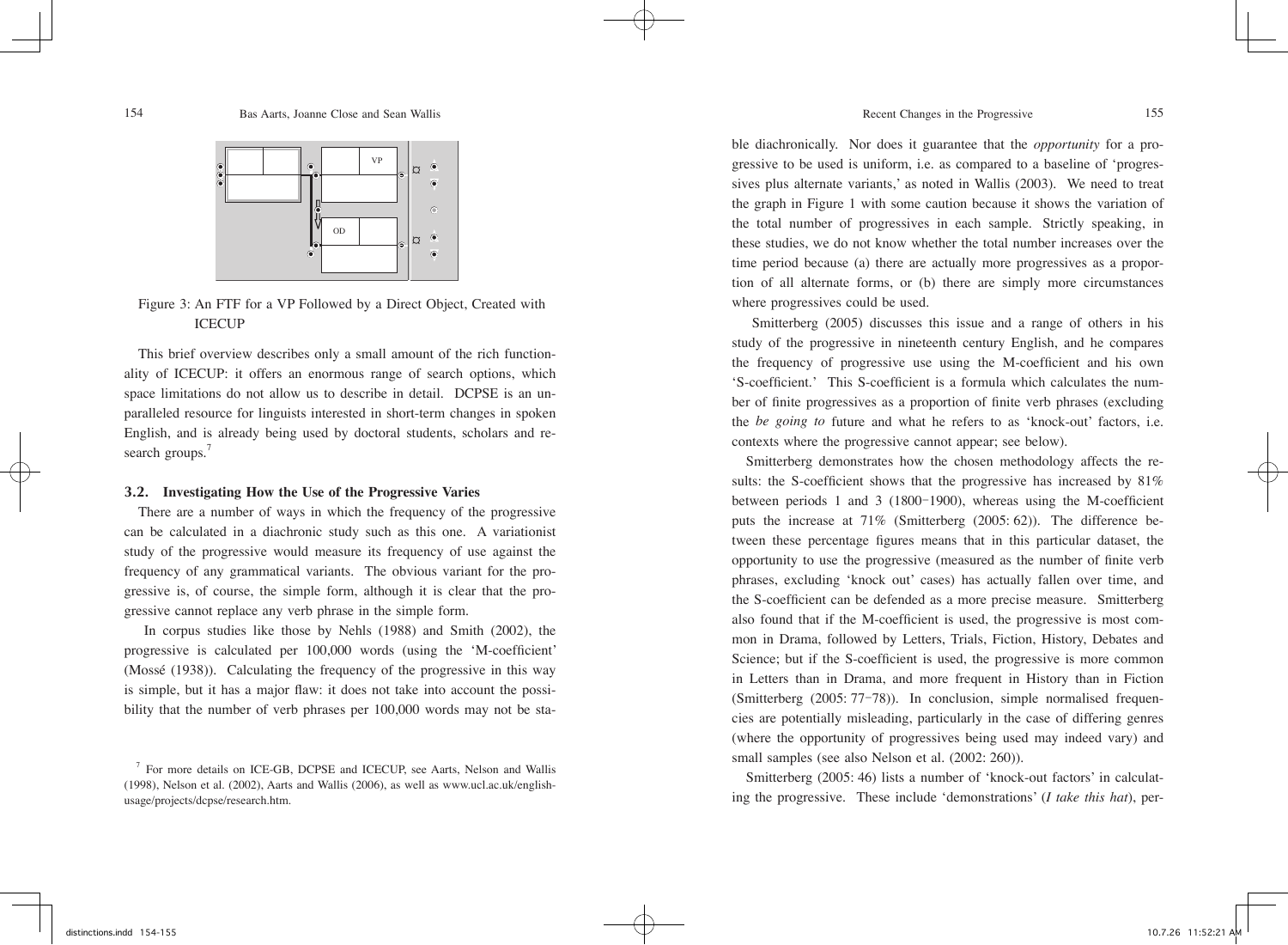formatives (*I name this ship Elizabeth)*, simple imperatives, non-finite verb phrases and stative situations. As discussed by Smitterberg, some of these factors are easier to exclude than others. Imperatives, for example, can easily be removed from any corpus which is tagged, whereas removing stative verb phrases requires manual checking of each example, a time-consuming process.

In calculating the use of the progressive in DCPSE, we follow Smitterberg (2005) in measuring its use against the number of verb phrases, taking knock-out factors into account. As Smitterberg's study was based on nineteenth century English, some modifications are made. Firstly, we have not excluded stative verbs from the study; Mair and Leech (2006: 324) point out that in twentieth century English the progressive may occur with stative verbs, although occurrences are too infrequent to account for the statistically significant overall increase of the progressive with such verbs. Secondly, in order to exclude demonstrations and performatives, as Smitterberg does, each example would need to be manually checked. As they are rare and unlikely to affect the results, they have not been removed.<sup>8</sup>

### **3.3. The Progressive in DCPSE**

We used FTFs to look for progressives in DCPSE. The FTF below instructs the search engine to search for a progressive VP (note the feature 'progressive' in the bottom section of the node).

<sup>8</sup> Smitterberg (2005: 47) also excludes non-finite VPs (progressive and non-progressive) on the grounds that in terms of complementation the choice seems to be between a *to-*infinitive and present participle (e.g. *She continued to read* vs. *She continued reading*), rather than between a non-progressive and progressive *to*-infinitive (e.g. *She continued to read* vs. S*he continued to be reading*). It seems to us that this depends on the verb in the superordinate clause. In PDE with a verb like *pretend*, for example, the choice does seem to be between non-progressive and progressive *to*-infinitive (cf. *She pretended to read* vs. *She pretended to be reading*). In order to exclude non-finite verb phrases, each example would have to be checked. This was beyond the scope of this paper.



Figure 4: An FTF Used to Search for Progressive VPs

Studies using corpora that are not grammatically parsed must, at this stage, remove instances of the *be going to* future (see, for example, Smitterberg (2005)). However, the *be going to* future is not marked as progressive in DCPSE and so is automatically excluded. Our results are summarised in Table 2.

| (spoken)                       | progressive  | not progressive | Total   | $\chi^2$ (prog) |
|--------------------------------|--------------|-----------------|---------|-----------------|
| LLC $(1960s-70s)$              | 2.973(4.73%) | 59.906          | 62,879  | 31.23           |
| ICE-GB (1991/92) 3,294 (5.72%) |              | 54.305          | 57,599  | 28.61           |
| Total                          | 6.267        | 114.211         | 120,478 | 59.84s          |

Table 2: Changes in the Proportion of Progressive VPs in the LLC and ICE-GB components of DCPSE. The result is significant ('s') for p<0.01.

The table shows that in the LLC portion of DCPSE, out of a total of 62,879 verb phrases that could have been 'progressivised,' 2,973 were progressive (4.73%), while in the ICE-GB part, out of 57,599 verb phrases, 3,294 were progressive (5.71%). Formally, we can say that we have refuted the null hypothesis that speakers did *not* change their behaviour regarding the use of the progressive between the two periods.<sup>9</sup>

<sup>9</sup> Strictly speaking, we should add 'for language data consistent with the sampling of the corpus.' One possibility is that the way that samples were collected by Quirk et al*.* (1985) differs from the methodology of Sidney Greenbaum's team in the 1990s, and this explains the result.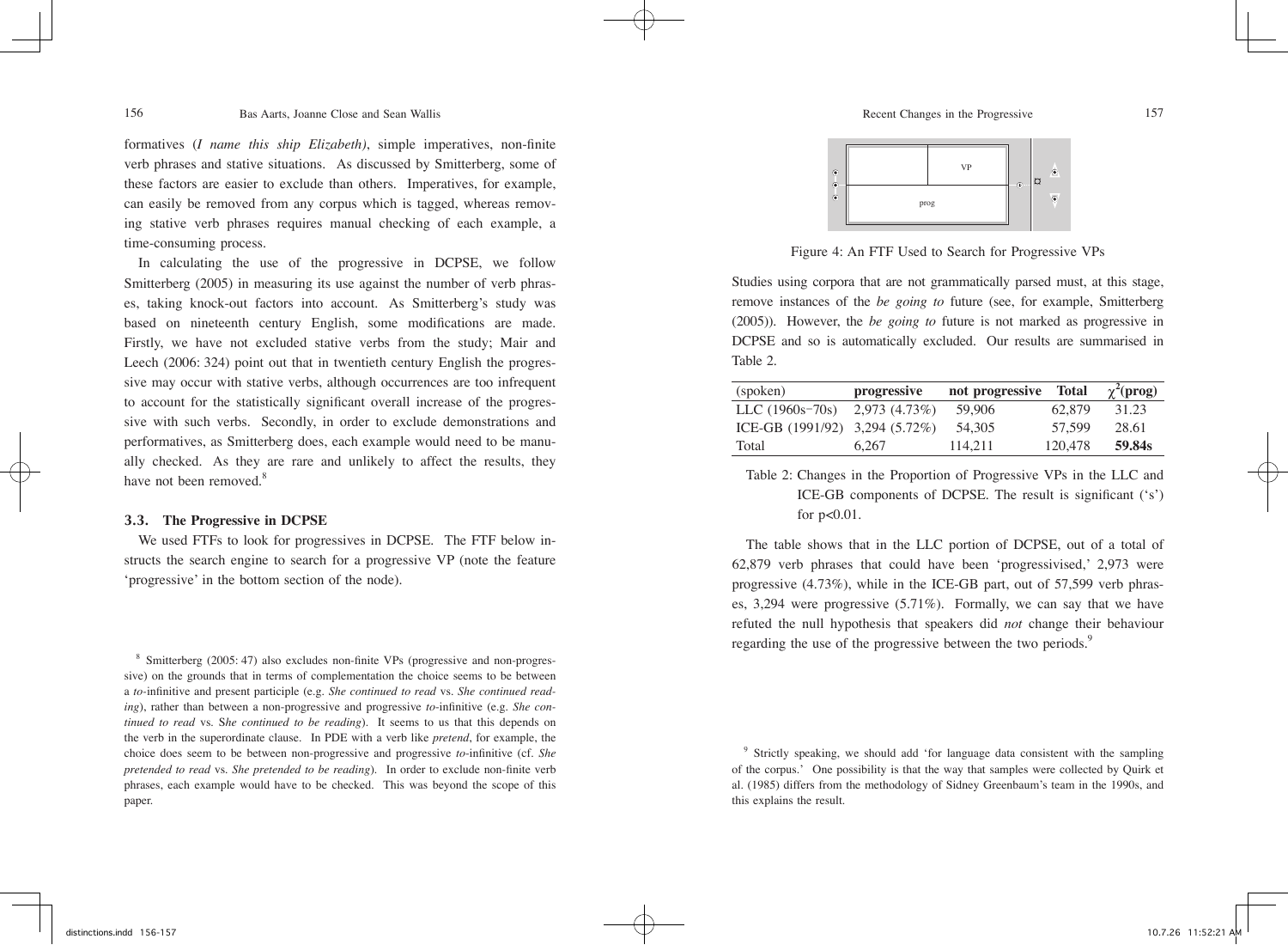Comparing the spoken content in the ICE-GB and LLC corpora with the written LOB and FLOB corpora, Smith (2005) found that progressives were almost twice as frequent in spoken rather than written English over the same period (Table 3).

| <b>Spoken</b>   | progressive | per million words |
|-----------------|-------------|-------------------|
| LLC (1960s-70s) | 2,396       | 5.990             |
| ICE-GB (1990s)  | 3,153       | 7,882             |
| Written         |             |                   |
| LOB (1961)      | 2.932       | 2,916             |
| FLOB (1990s)    | 3,202       | 3,176             |

Table 3: Spoken and Written Language Compared (from Smith  $(2005)$ )<sup>10</sup>

Using DCPSE we can obtain the incidence of the progressive over time. The result is shown in Table 4. Since the total number of cases per year is relatively low, to be on the safe side we also calculate the *binomial confidence interval* ('error' column).<sup>11</sup> The best way of understanding this error estimate is by looking at a row in the table. In the first sample from 1958, of the 1,731 cases of plausible progressive VPs, 52 (2.94%) were progressive with an error of  $\pm 0.79\%$  (i.e. from 2.15% to 3.73%). As can be seen by looking at the next row for 1959, the margin of error is greater. As a general rule, the fewer the total number of cases for any year, the larger the margin of error and the greater the likelihood

<sup>10</sup> The results in this paper derive from a revised edition of DCPSE prepared by the authors. The figures in Table 2 differ from those in Table 3 reported by Smith (2005). They are LLC: 2,973 cases (6,406 per million words) and ICE-GB: 3,294 cases (7,824 per million words). Smith's observation of a higher usage in speech remains sound.

 $11$  The simple binomial confidence interval for a probability (or percentage) is calculated by the following formula.

 $e = \frac{z_{\text{crit}}}{p(1-p)}$ 

where  $z_{crit}$  is the critical value of  $z$  for a given confidence level,  $p$  is the probability of the event occurring (in this case, that the VP is progressive) and  $N$  is the total number of cases (i.e. applicable VPs).  $(1-p)$  is the probability that the VP is *not* progressive. Note that for a 95% confidence interval, which we adopted for our data,  $z_{crit}$  is approximately 1.96.

| <b>Year</b> | progressive   | error        | not progressive | <b>Total</b> |
|-------------|---------------|--------------|-----------------|--------------|
| 1958        | 52 (2.94%)    | $\pm 0.79\%$ | 1,717           | 1,769        |
| 1959        | 47 (6.02%)    | ±1.67%       | 734             | 781          |
| 1960        | 138 (6.02%)   | $\pm 0.97\%$ | 2,155           | 2,293        |
| 1961        | 239 (5.11%)   | $\pm 0.63\%$ | 4,437           | 4,676        |
| 1963        | 26 (5.04%)    | ±1.89%       | 490             | 516          |
| 1964        | 102 (4.49%)   | ±0.85%       | 2,172           | 2,274        |
| 1965        | 129 (4.68%)   | $\pm 0.79\%$ | 2,629           | 2,758        |
| 1966        | 153 (4.65%)   | ±0.72%       | 3,139           | 3,292        |
| 1967        | 132 (5.63%)   | $\pm 0.93\%$ | 2,214           | 2,346        |
| 1969        | 122 (3.89%)   | ±0.68%       | 3,017           | 3,139        |
| 1970        | 112 (7.04%)   | ±1.26%       | 1,478           | 1,590        |
| 1971        | 280 (4.83%)   | $\pm 0.55\%$ | 5,518           | 5,798        |
| 1972        | 99 (3.23%)    | $\pm 0.63\%$ | 2,968           | 3,067        |
| 1973        | 46 (6.43%)    | ±1.80%       | 669             | 715          |
| 1974        | 338 (4.68%)   | ±0.49%       | 6,884           | 7,222        |
| 1975        | 657 (4.63%)   | $\pm 0.35\%$ | 13,544          | 14,201       |
| 1976        | 249 (4.52%)   | $\pm 0.55\%$ | 5,256           | 5,505        |
| 1977        | 52 (5.55%)    | ±1.47%       | 885             | 937          |
| 1990        | 272 (4.88%)   | ±0.57%       | 5,306           | 5,578        |
| 1991        | 2,283 (5.66%) | $\pm 0.23\%$ | 38,028          | 40,311       |
| 1992        | 739 (6.31%)   | $\pm 0.44\%$ | 10,971          | 11,710       |

Table 4: Use of the Progressive in DCPSE over Time

that our progressive percentage is not representative of the population.

To make sense of the trend it is helpful to plot this distribution on a timeline. The graph in Figure 5 shows annual data points with the 95% confidence interval expressed as a T-shaped error bar. The graph illustrates the fact that DCPSE does not include data for the period between 1978 and 1989, but this does not prevent us estimating a trend (dotted line). We have also added the centre points (indicated by the 'X' symbols) for the LLC and ICE-GB subcorpora from Table 4.<sup>12</sup>

<sup>12</sup> This scatter is limited (Pearson's  $r^2$ , fitting to a power law, is approximately  $~95\%$ ). There are a number of sources of variance. Our samples are relatively small,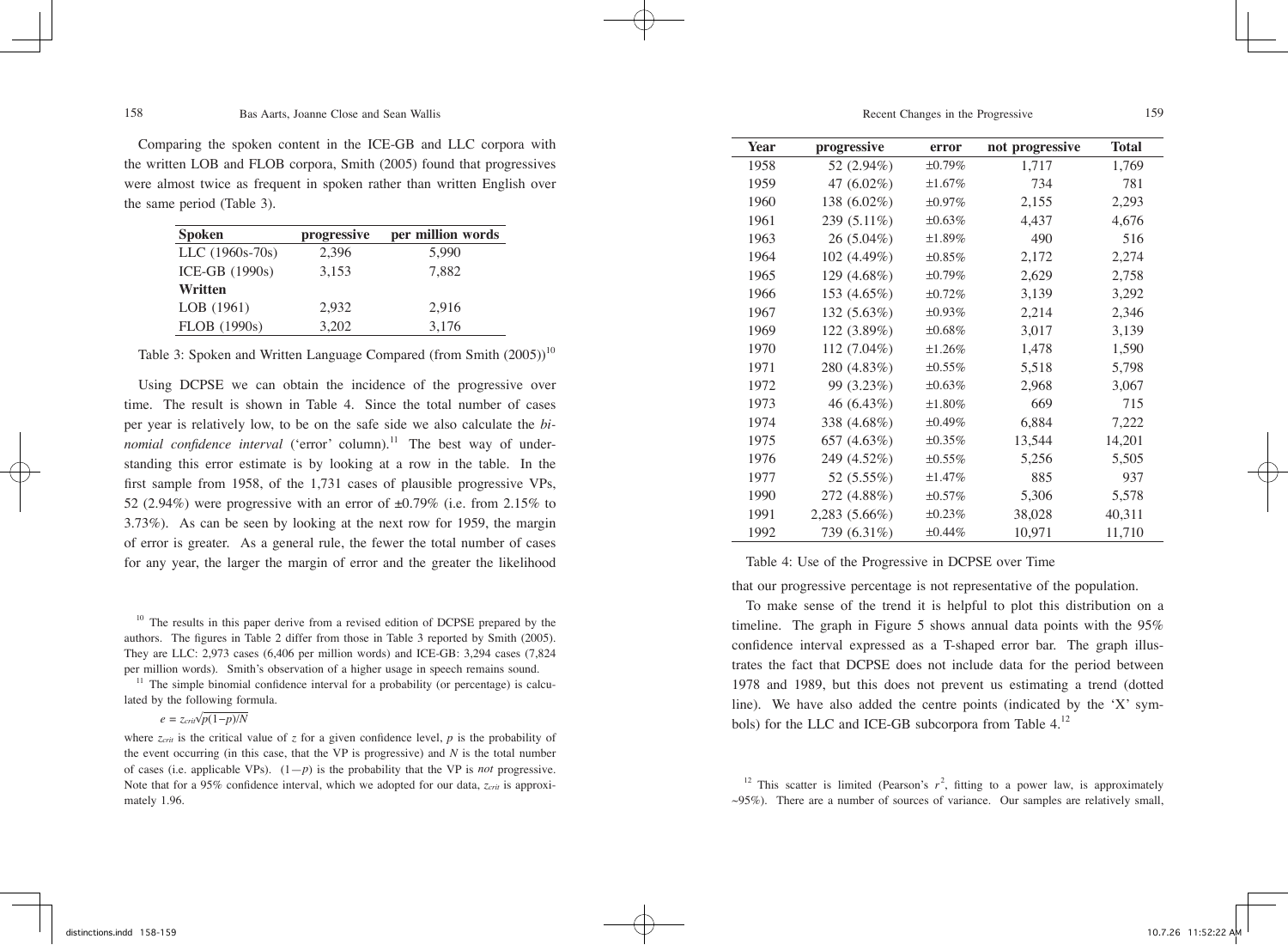

Figure 5: Charting the Rise in Spoken Progressive Use in English Using DCPSE

### **4. Why Has the Progressive Increased in Use?**

Mair (2006: 88-89) comments that there are three types of changes affecting the progressive:

- (i) many uses which were fully established around 1900 have increased in frequency since then;
- (ii) new forms have been created; and
- (iii) there is a tendency to use the progressive with stative verbs such as *understand* (see also above and below).

Smith (2005) suggests the following factors as probable causes of the increase in the use of the progressive in recent times.

- (i) Contact—the progressive is more common in American English than in British English (Biber et al. (1999: 462)) and the growing contact between the two countries may have contributed to the increased usage in British English.
- (ii) Increased functional load—"[T]he progressive has evolved his-

the numbers of texts used in any given year are limited, and in DCPSE annual samples are not consistently balanced. Note that these sampling issues, while important to bear in mind, have not proved to be a barrier to obtaining this corpus-wide trend.

LLC ICE-GB ICE-GB torically such as to convey a rather complex meaning, or set of meanings" and "probably as a result of the varied and developing nature of its meanings, the progressive has enjoyed a meteoric increase in frequency of use." (Smith (2005: 2))

> Regarding an increase in functional load, Nesselhauf (2007) studied the 'progressive futurate' (e.g. *She is graduating next week*), and observed that it tripled in usage between 1750 and 1990. Other linguists, Wright (1994, 1995), Smith (2005) and Smitterberg (2005) among them, have suggested that the so-called 'interpretive,' 'explanatory' or 'modal' progressive, as in (1) and (2) below, has also led to an increase in frequency of the progressive construction in British English, particularly the present progressive.

- (1) *If John says that, he's lying*.
- (2) *When I said the 'boss', I was referring to you*.

(Huddleston and Pullum et al*.* (2002: 165))

This use of the progressive "interprets the speaker's attitude and perspective of the situation; and, in so doing, conveys her epistemic stance at a particular moment in the context of utterance" (Wright (1995: 157)). As Smith (2005: 166) puts it: "Interpretatives are often considered to signal a higher degree of pragmatic meaning and/or subjectivity on the part of the speaker than regular uses of the progressive." For Quirk et al*.* (1985: 198 fn. b) "the event described has an interrelationship or identity with another simultaneous event," and Leech (2004b: 22) observes that "it is as if we are seeing the speech act 'from the inside,' not in a temporal sense, but in the sense of discovering its underlying interpretation." Huddleston and Pullum et al.  $(2002: 165)$  note that 'regular' progressives in English trigger what they call a 'mid-interval implicature.' Thus if I say *I was reading a book* in answer to the question *What were you doing last night?*, there is an implicature that my reading of the book was not coextensive with the beginning and end of the evening. In other words, with such progressives there is an implicature that the time referred to by the progressive is part of a larger situation. This inference is not an entailment,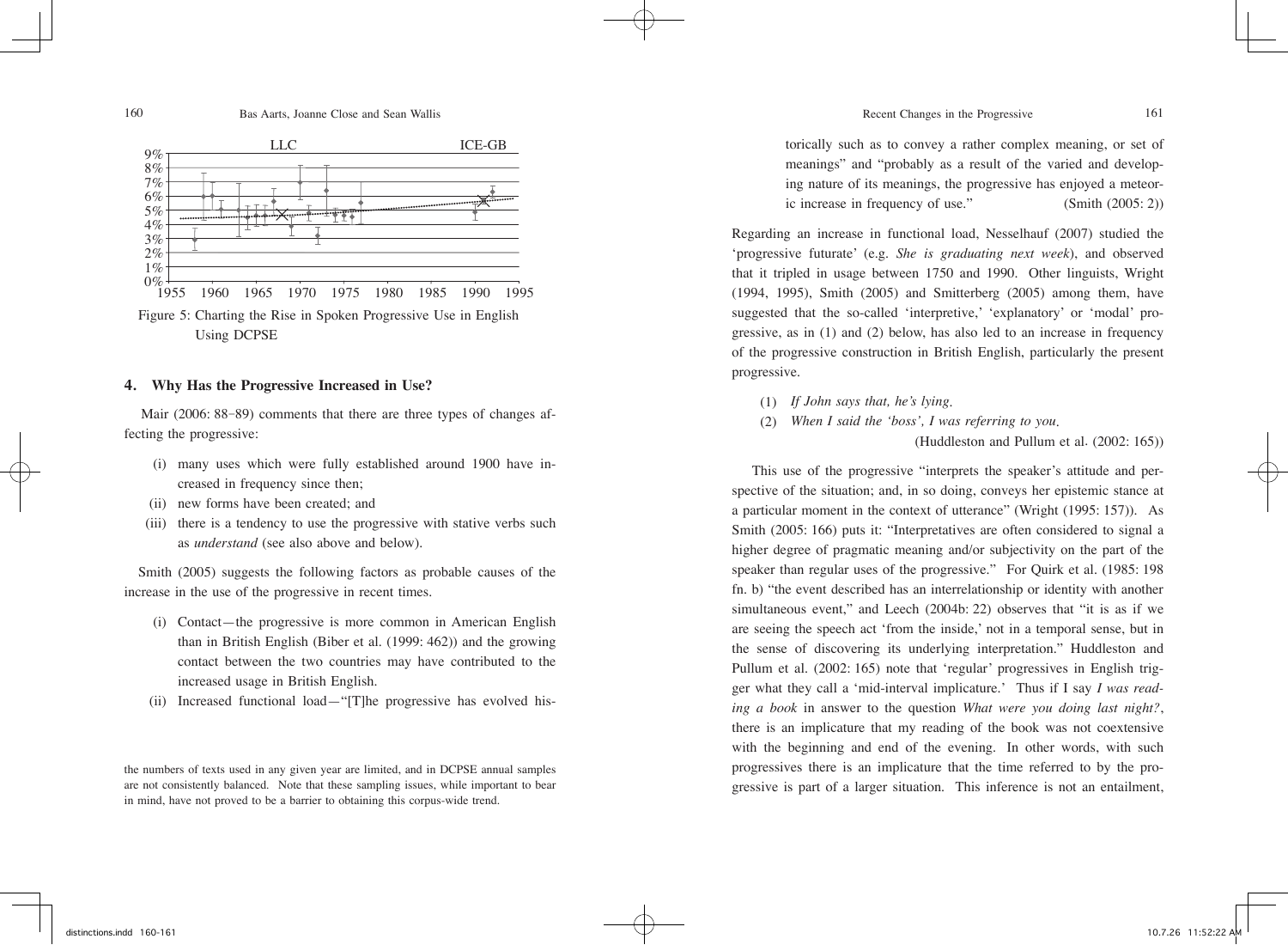because it is cancellable. Huddleston and Pullum et al*.* (2002) observe that when the interpretive progressive is used, the mid-interval implicature is always cancelled.

Smitterberg (2005: 222) records 364 examples of interpretive progressives over the 19th century as a whole in his corpus of 1 million words, with absolute frequencies steadily increasing over his three sub-periods. The interpretive use has also increased during the twentieth century according to Smith (2005), as Table 5 shows.

|               | $LOB$ (1961) |                  | <b>FLOB</b> (1991) |             |
|---------------|--------------|------------------|--------------------|-------------|
| Genre         | frequency    | per million      | <b>frequency</b>   | per million |
| Press         |              | 51               | 19                 | 107         |
| General prose | 23           | 55               | 40                 | 97          |
| Learned       |              | $\left( \right)$ |                    | 44          |
| Fiction       | 20           | 78               | 31                 | 121         |
| Total         | 52           | (52)             | 97                 | 96          |

Table 5: Genre Distribution of the Interpretive Use of the Progressive (Present Tense), in LOB and FLOB, based on the Clearest Cases (Smith (2005: 196)). Numbers in brackets are means.

A word of caution is in order at this point. In our view it would be prudent not to draw too firm conclusions from the data in the various sources we discussed regarding the increased use of the interpretive progressive, given the differences between scholars' definitions of the concept and the difficulty of detecting an interpretive meaning in individual examples.

As noted above in discussing Mair's work, another use of the progressive construction that may have contributed to its increased frequency can be found in the examples below.

- 
- (3) *I'm lovin' it!* (McDonald's slogan)
- (4) *I'm loving every moment with you.*
- (5) *Who're you wanting to seduce?* (DCPSE:DI-C01 #0211:1:A)

Stative verbs like *love* and *want* do occur in the progressive, although for many speakers the simple present is still the expected form. This usage is not new. Denison (1998: 146) records some examples from as early as 1803 and 1820, and an example with the verb *love* from 1917. Nevertheless, it would be fair to say that until quite recently utterances like (3) and (4) would have been less marked if they contained a verb in the simple present tense. Mufwene (1984: 36) presents a 'scale of stativity,' from punctual ('least stative') verbs to the 'highest stative' verbs as shown in (6) below (simplified).

(6) **High**: e.g. *contain*, *know*, *belong to*, *consist of*, *need*, *concern*, *matter*, *owe*

**Intermediate**: e.g. *love*, *hate*, *depend*, *want*, *intend*, *wish* **Neutral**: e.g. *enjoy*, *wait*, *stay*, *stand*, *lie*; *revolve*, *turn*, *work*, *run*, *read*, *write*; *call*, *claim*, *speak*, *say*

**Punctual/low**: e.g. *kick*, *reach*, *crack*, *die*, *break*, *hit*, *etc*.

The reports on the progressive discussed in section 2 above suggest that the progressive is spreading up the scale in Present-Day English; currently it is often found with stative verbs such as *love*, *wish* and *want*, and perhaps in the future we will see an increase in use with verbs such as *know*, *need*, etc. Interestingly, in DCPSE there is an example of *know* in the progressive from 1961.

(7) We will compare a play written in the Restoration Period with something that happened in Elizabethan times and we assume that our students *are knowing* what we are talking about you see. (DCPSE:DL-A01#0512)

### **5. Conclusions**

In this paper we have shown how the *Diachronic Corpus of Presentday Spoken English* can be used to track short-term changes in the use of the progressive. The dataset shows an increased use of the construction in recent times, possibly due to a wider range of uses. In order to investigate this it would be necessary to explore the data further to differentiate these uses.

We have additionally demonstrated why it is very important to consider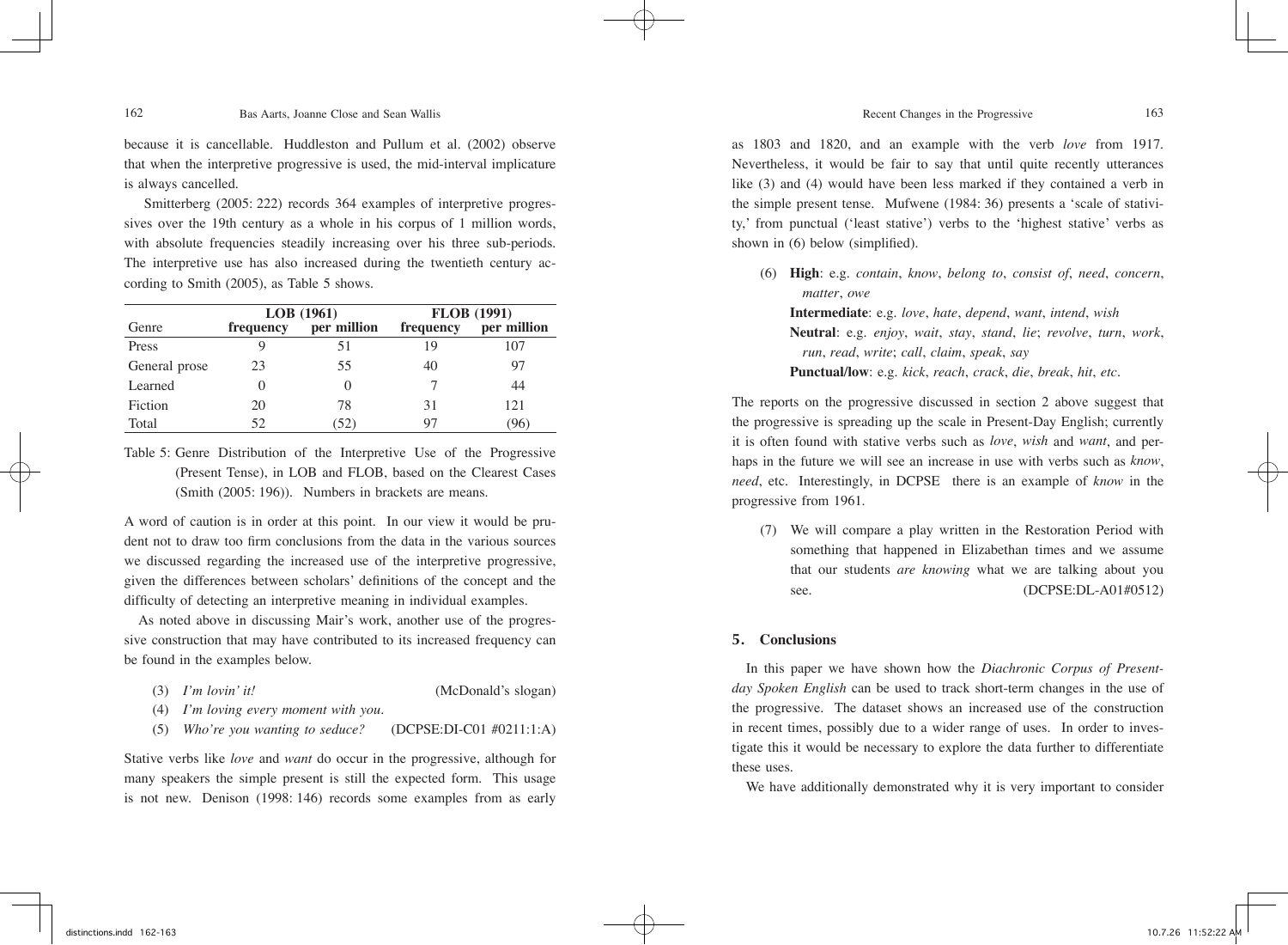the frequency of the progressive relative to the possibility of it being used in the first place. Many studies have considered progressive use in terms of normalised absolute frequencies, such as the M-coefficient, i.e. frequencies considered in proportion to the total number of words in a particular dataset. However, the opportunity to use any linguistic construction, including the progressive, may not be constant between different time periods or genres. The danger is that we end up measuring two things at the same time—(i) the *opportunity* to use the progressive combined with (ii) the *decision* to use the progressive, once the opportunity has arisen. Since we are interested in whether people increasingly choose to use the progressive, we must measure usage relative to opportunity.

A big advantage of using a parsed corpus like DCPSE is that in many cases the detailed grammatical analysis makes it easier to identify the set of cases where the opportunity for an event to occur arises. Ideally, we would wish to count the set of *true alternates*, i.e. those cases where we can say that the speaker could have chosen to use the progressive, but did not. This could be done by checking every VP in the corpus, or by estimating the total number of true alternates by inspecting a random subsample. Both options would be time-consuming. What we have done instead is assume that by discounting known VP forms which cannot take the progressive (i.e. taking into account so-called 'knock-out' factors, *pace* Smitterberg), we arrive at the set of contexts where the option of using the progressive arises, thus obtaining a clearer picture of the increase in the use of the progressive in English.

#### **References**

- Aarts, Bas, Gerald Nelson and Sean Wallis (1998) "Using Fuzzy Tree Fragments to Explore English Grammar," *English Today* 14, 52-56.
- Aarts, Bas and Sean Wallis (2006) *The Diachronic Corpus of Present-day Spoken English*, Survey of English Usage, UCL, London.
- Aarts, Bas, Joanne Close, Geoffrey Leech and Sean Wallis (editors) (forthcoming) *Current Change in the English Verb Phrase*.
- Aarts, Bas, María José López-Couso and Belén Méndez-Naya (forthcoming) "Late

Modern English Syntax," Volume 2 of *Historical Linguistics of English,* ed. by Laurel Brinton, Mouton de Gruyter, Berlin/New York.

- Biber, Douglas, Stig Johansson, Geoffrey Leech, Susan Conrad and Edward Finegan (1999) *The Longman Grammar of Spoken and Written English,*  Longman, London.
- Denison, David (1998) "Syntax," *The Cambridge History of the English Language IV: 1776*-*1997*, ed. by Suzanne Romaine, 92-329, Cambridge University Press, Cambridge.
- Denison, David (2001) "Gradience and Linguistic Change," *Historical Linguistics 1999*, ed. by Laurel Brinton, 119-144, John Benjamins, Amsterdam.
- Denison, David (2004) "Do Grammars Change when They Leak?" *New Perspectives on English Historical Linguistics*, Volume 1, ed. by Christian Kay, 15-29, John Benjamins, Amsterdam.
- Huddleston, Rodney and Geoffrey K. Pullum et al*.* (2002) *The Cambridge Grammar of the English Language*, Cambridge Univeristy Press, Cambridge.
- Hundt, Marianne (2004) "Animacy, Agentivity, and the Spread of the Progressive in Modern English," *English Language and Linguistics* 8.1, 47-69.
- Kranich, Svenja (2008) "The Progressive in Modern English: A Corpus-based Study of Grammaticalization and Related Changes," Doctoral dissertation, Freie Universität, Berlin.
- Krug, Manfred (2000) *Emerging English Modals: A Corpus-based Study of Grammaticalization*, Mouton de Gruyter, Berlin.
- Labov, William (1972) *Sociolinguistic Patterns*, University of Pennsylvania Press, Philadelphia.
- Leech, Geoffrey (2000) "Diachronic Linguistics across a Generation Gap: From the 1960s to the 1990s," paper read at the symposium Grammar and Lexis, University College London Institute of English Studies.
- Leech, Geoffrey (2003) "Modality on the Move: The English Modal Auxiliaries 1961-1992," *Modality in Contemporary English*, ed. by Roberta Facchinetti, Manfred Krug and Frank R. Palmer 223-240, Mouton de Gruyter, Berlin.
- Leech, Geoffrey (2004a) "Recent Grammatical Change in English: Data, Description, Theory," *Advances in Corpus Linguistics*, ed. by Karin Aijmer and Bengt Altenberg, 61-81, Rodopi, Amsterdam.
- Leech, Geoffrey (2004b) *Meaning and the English Verb*, 3rd ed., Longman, London.
- Leech, Geoffrey and Nicholas Smith (2006) "Recent Grammatical Change in Written English 1961-1992: Some Preliminary Findings of a Comparison of American with British English," *The Changing Face of Corpus Linguistics*,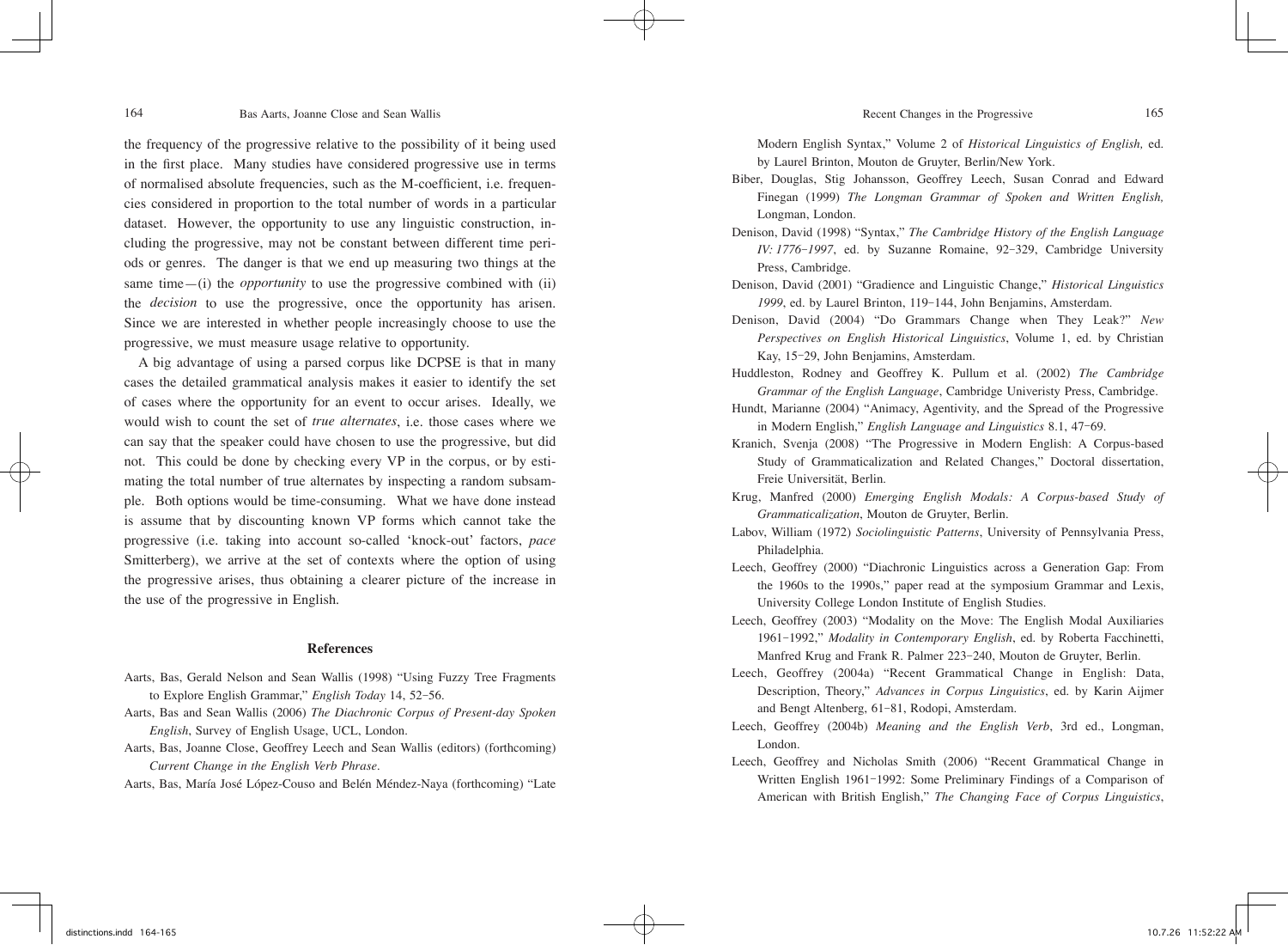#### 166 Bas Aarts, Joanne Close and Sean Wallis 167 and Search Changes in the Progressive 167

ed. by Antoinette Renouf and Andrew Kehoe, 186-204, Rodopi, Amsterdam. Leech, Geoffrey and Nicholas Smith (2009) "Change and Constancy in Linguistic

- Change: How Grammatical Usage in Written English Evolved in the Period 1931-1991," *Corpus Linguistics: Refinements and Rreassessments*, ed. by Antoinette Renouf and Andrew Kehoe, 173-200, Rodopi, Amsterdam.
- Leech, Geoffrey, Marianne Hundt, Christian Mair and Nicholas Smith (2009) *Change in Contemporary English: A Grammatical Study,* Cambridge University Press, Cambridge.
- Mair, Christian (1995) "Changing Patterns of Complementation and Concomitant Grammaticalisation of the Verb *Help* in Present-day English," *The Verb in Contemporary English*, ed. by Bas Aarts and Charles F. Meyer, 258-272, Cambridge University Press, Cambridge.
- Mair, Christian (1997) "Parallel Corpora: A Real-time Approach to the Study of Language Change in Progress," *Corpus-based Studies in English*: *Papers from the Seventeenth International Conference on English Language Research on Computerized Corpora*, ed. by Magnus Ljung, 195-209, Rodopi, Amsterdam.
- Mair, Christian (2006) *Twentieth-Century English. History, Variation and Standardization*, Cambridge University Press, Cambridge.
- Mair, Christian and Marianne Hundt (1995) "Why Is the Progressive Becoming More Frequent in English? A Corpus-based Investigation of Language Change in Progress," *Zeitschrift für Anglistik und Amerikanistik* 43.2, 111- 122.
- Mair, Christian and Marianne Hundt (1997) "The Corpus-based Approach to Language Change in Progress," *Anglistentag* 1996 *Dresden. Proceedings*, ed. by Uwe Böker and Hans Sauer, 71-82, Wissenschaftlicher Verlag, Trier.
- Mair, Christian and Geoffrey Leech (2006) "Current Changes in English Syntax," *The Handbook of English Linguistics*, ed. by Bas Aarts and April McMahon, 318-342, Blackwell, Malden, MA.
- Mossé, Ferdinand (1938) *Histoire de la Forme Périphrastique être* + *participe présent en Germanique*. 2 vols, Klincksieck, Paris.
- Mufwene, Salikoko (1984) "Stativity and the Progressive," Indiana Linguistics Club, Bloomington.
- Nehls, Dietrich (1988) "On the Development of the Grammatical Category of Verbal Aspect in English," *Essays on the English Language and Applied Linguistics: On the Occasion of Gerhard Nickel's 60th Birthday*, ed. by Josef Klegraf and Dietrich Nehls, 173-198, Julius Groos Verlag, Heidelberg.

Nelson, Gerald, Sean Wallis and Bas Aarts (2002) *Exploring Natural Language:* 

*Working with the British Component of the International Corpus of English*, John Benjamins, Amsterdam.

- Nesselhauf, Nadja (2007) "The Spread of the Progressive and Its 'Future' Use," *English Language and Linguistics* 11.1, 191-207.
- Núñez-Pertejo, Paloma (2007) "Aspects of the Use of the Progressive in the Eighteenth Century," *On Varying Language and Opposing Creed: New Insights into Late Modern English*, ed. by Javier Pérez-Guerra, Dolores González-Alvarez, Jorge L. Bueno-Alonso and Esperanza Rama-Martínez, 359−382, Peter Lang, Bern.
- Quirk, Randolph, Sidney Greenbaum, Geoffrey Leech and Jan Svartvik (1985) *A Comprehensive Grammar of the English Language*, Longman, London.
- Smith, Nicholas (2002) "Ever Moving on?: The Progressive in Recent British English," *New Frontiers of Corpus Research*, ed. by Pam Peters, Peter Collins and Adam Smith, 317-330, Rodopi, Amsterdam.
- Smith, Nicholas (2003a) "A Quirky Progressive? A Corpus-based Exploration of the *will* + *be* + *-ing* Construction in Recent and Present Day British English," *Proceedings of Corpus Linguistics 2003*: UCREL Technical Papers 16, ed. by Dawn Archer, Paul Rayson, Andrew Wilson and Tony McEnery*,* 714-723, Lancaster University.
- Smith, Nicholas (2003b) "Changes in Modals and Semi-modals of Strong Obligation and Epistemic Necessity in Recent British English," *Modality in Contemporary English*, ed. by Roberta Facchinetti, Manfred G. Krug and Frank R. Palmer, 241-266, Mouton de Gruyter, Berlin.
- Smith, Nicholas (2005) "A Corpus-based Investigation of Recent Change in the Use of the Progressive in British English," Doctoral dissertation, Lancaster University.
- Smitterberg, Erik (2000) "The Progressive Form and Genre Variation During the Nineteenth Century," *Generative Theory and Corpus Studies. A Dialogue from 10 ICEHL,* ed. by Ricardo Bermudez-Otero, David Denison, Richard Hogg and C. McCully, 283-297, Mouton de Gruyter, Berlin/New York.
- Smitterberg, Erik (2005) *The Progressive in 19th-Century English: A Process of Integration* (Language and Computers: Studies in Practical Linguistics 54), Rodopi, Amsterdam.
- Wallis, Sean (2003) "Scientific Experiments in Parsed Corpora: An Overview," *Extending the Scope of Corpus-based Research: New Applications, New Challenges*, *Language and Computers 48*, ed. by Sylviane Granger and Stephanie Petch-Tyson, 12-23, Rodopi, Amsterdam.

Wright, Susan (1994) "The Mystery of the Modal Progressive," *Studies in Early*